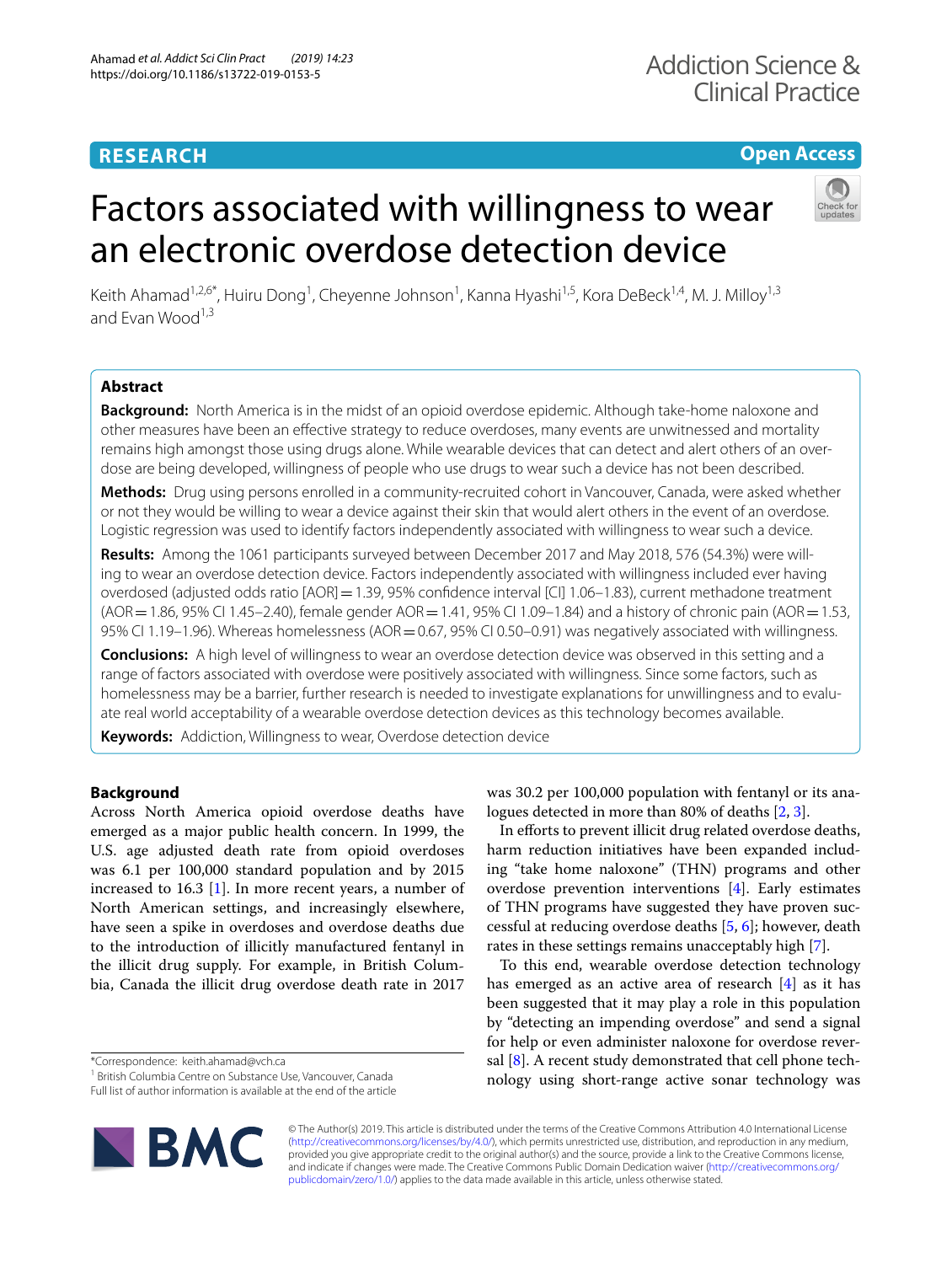able to identify respiratory depression, apnea, and gross motor movements associated with acute opioid toxicity [[9\]](#page-4-8). However, since little is known about the willingness of drug users to wear such a device, we undertook this study amongst those participating in a cohort study in Vancouver, Canada to examine willingness to wear a device while using drugs.

## **Methods**

Data for this study were derived from the Vancouver Injection Drug Users Study (VIDUS), an open prospective cohort of HIV-seronegative individuals who inject drugs, AIDS Care Cohort to Evaluate Access to Survival Services (ACCESS), an open prospective cohort of HIV-seropositive individuals who use illicit drugs, and the At-Risk Youth Study (ARYS), a multi-year study of street-involved youth in Vancouver, Canada. Detailed methodology has previously been described [[10](#page-4-9), [11](#page-4-10)]. Briefy, participants were eligible for the study if they were 18 years or older of age, used illicit drugs other than cannabis within the past month, resided in the Greater Vancouver Region, and provided informed consent. Participants were recruited through extensive street-based outreach methods and snowball sampling, beginning in May 1996. At baseline and every 6 months thereafter, participants completed an interviewer-administered questionnaire that elicited information regarding socio-demographic characteristics, drug use, HIV risk behaviours and treatment utilization and underwent an examination by a nurse. Participants received \$30 CAD stipend for each visit. VIDUS and ACCESS studies recruitment and follow up procedures are essentially identical with the exception of questions specifc to HIV infection so as to enable merged analyses. Both the VIDUS and ACCESS studies were ethically approved by the Research Ethics Board of Providence Health Care/ University of British Columbia.

For the present analyses, we assessed whether participants were willing to wear a device to detect overdose by adding questions to follow up visits between December 2017 and May 2018. Specifcally, within the main questionnaire participants were asked: "Researchers are developing a medical device that would alert others if you were having an opiate overdose. Would you be willing to wear a small device against the skin on your chest while you are using drugs?" Participants who answered, "Yes" were compared to those who answered "No"/"Unsure" on a variety of a priori selected socio-demographic, behavioral and drug use variables hypothesized to be associated with willingness to wear a device. Since such a device was not available in Canada at the time these questions were utilized, staf were trained to answer general questions about the device describing it as above as the size of a phone.

These variables included: ethnicity (Caucasian vs. other); female gender (yes vs. no); age (per year older); daily heroin injection (yes vs. no); daily cocaine injection (yes vs. no); daily crack smoking (yes vs. no); ever had a non-fatal overdose (yes vs. no); homelessness (yes vs. no); methadone treatment (yes vs. no); chronic pain (yes vs. no); HIV seropositivity (yes vs. no). Unless otherwise noted, all drug use related variables refer to the 6-month period prior to the interview. All variable defnitions have been used extensively and were identical to earlier publications [\[12](#page-4-11), [13\]](#page-4-12).

As a frst step, bivariable logistic regression analyses were used to determine factors associated with the willingness to wear a device. To identify factors that were independently associated with our outcome of interest, variables signifcant at the *p*<0.10 threshold in bivariable analyses were entered in a multivariable logistic regression model. Using the backwards selection procedure, we constructed the fnal multivariate model with the best ft, as indicated by the lowest AIC value. All statistical analyses were performed using the SAS software version 9.4 (SAS, Cary, NC, USA). All *p* values are two sided.

## **Results**

Between December 2017 and May 2018, 1061 opioid using VIDUS, ACCESS and ARYS participants answered the relevant question regarding potential device use and were interviewed and included in the present analysis. Among these individuals, median age was 44.2 (Interquartile range [IQR]: 31.3–53.9), 391 (36.9%) were female and 615 (58.0%) were Caucasian. In comparison to those study participants who were included in the present study, those excluded  $(n=365)$  were more likely to be older in age (median 49.3 [IQR: 33.4–57.0];  $p$  value < 0.001), but there was no significant difference regarding gender (*p* value=0.963) and ethnicity (*p* value =  $0.262$ ). The characteristics of the study sample stratifed by willingness to wear a device are presented in Table [1](#page-2-0).

Of the 1061 participants, 576 (54.3%) indicated a willingness to wear a device. As shown in Table [2](#page-2-1), sociodemographic, behavioural and drug characteristics associated with a willingness to wear a device in unadjusted analyses included: female gender, ever overdosed, homelessness, methadone treatment, and chronic pain (all  $p < 0.05$ ).

The results of the multivariable analysis are presented in Table [2](#page-2-1). As shown here, factors independently positively associated with willingness included ever having overdosed (adjusted odds ratio  $[AOR] = 1.39, 95\%$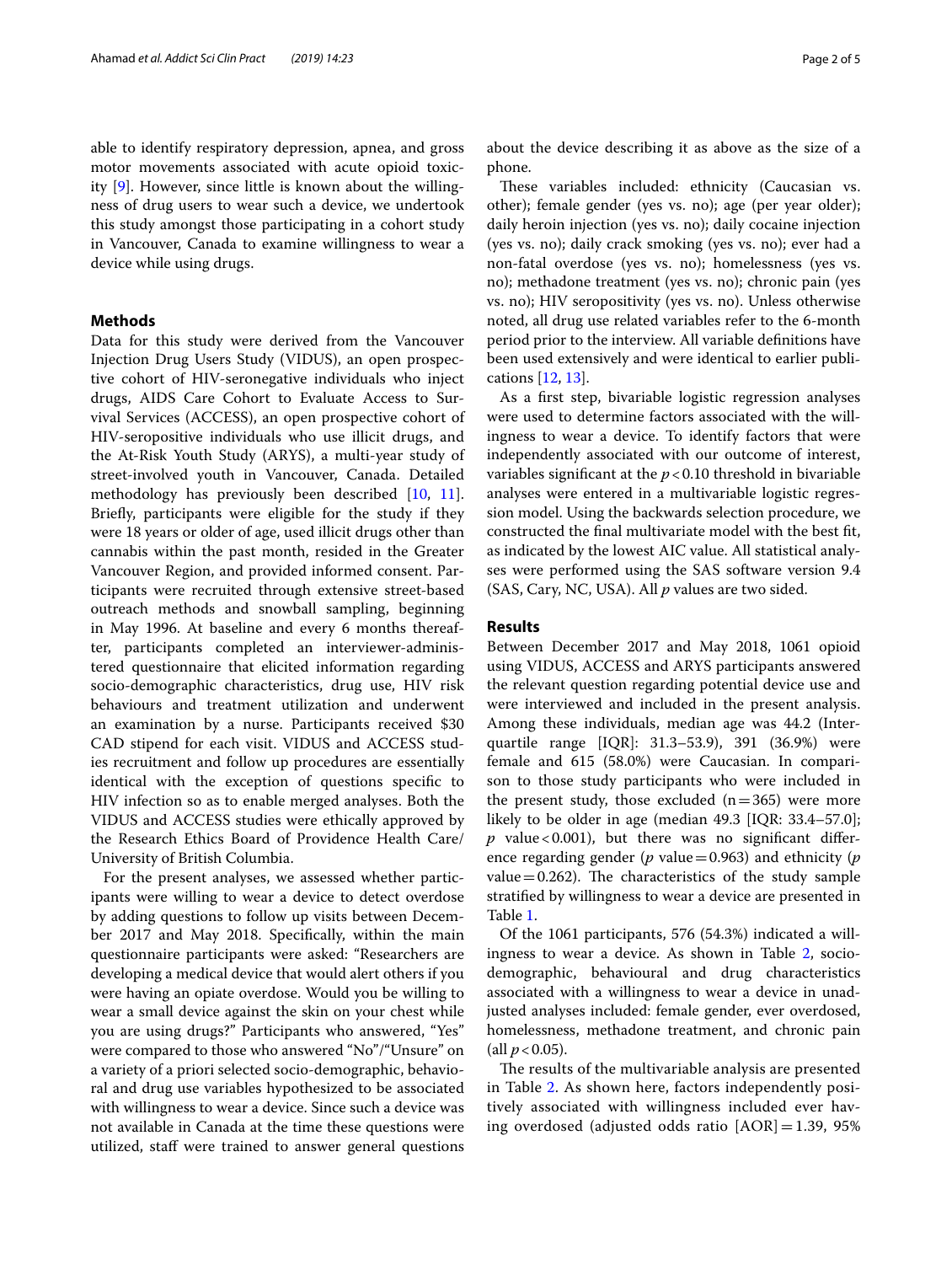| <b>Variables</b>                 | Value          | Total n (%)      | Willingness = yes $(n = 576)$ | Willingness $=$ no/<br>unsure $(n = 485)$ |
|----------------------------------|----------------|------------------|-------------------------------|-------------------------------------------|
| Ethnicity                        | Caucasian      | 615(58.0)        | 329 (57.1)                    | 286 (59.0)                                |
|                                  | Other          | 445 (41.9)       | 246 (42.7)                    | 199 (41.0)                                |
| Gender                           | Female         | 391 (36.9)       | 237(41.1)                     | 154 (31.8)                                |
|                                  | Male           | 670(63.1)        | 339 (58.9)                    | 331 (68.2)                                |
| Age (years)                      | Median (Q1-Q3) | 44.2 (31.3-53.9) | 45.4 (33.0-54.0)              | 42.5 (29.6-53.9)                          |
| Daily heroin use <sup>a</sup>    | Yes            | 336 (31.7)       | 196 (34.0)                    | 140 (28.9)                                |
|                                  | <b>No</b>      | 725 (68.3)       | 380 (66.0)                    | 345(71.1)                                 |
| Daily cocaine use <sup>a</sup>   | Yes            | 34(3.2)          | 18(3.1)                       | 16(3.3)                                   |
|                                  | <b>No</b>      | 1027 (96.8)      | 558 (96.9)                    | 469 (96.7)                                |
| Daily crack use <sup>a</sup>     | Yes            | 99 (9.3)         | 55 (9.5)                      | 44 (9.1)                                  |
|                                  | No             | 962 (90.7)       | 521 (90.5)                    | 441 (90.9)                                |
| Ever overdosed                   | Yes            | 748 (70.5)       | 425 (73.8)                    | 323 (66.6)                                |
|                                  | No             | 311 (29.3)       | 150 (26.0)                    | 161 (33.2)                                |
| Homelessness <sup>a</sup>        | Yes            | 239 (22.5)       | 109 (18.9)                    | 130 (26.8)                                |
|                                  | No             | 822 (77.5)       | 467(81.1)                     | 355 (73.2)                                |
| Methadone treatment <sup>a</sup> | Yes            | 472 (44.5)       | 299 (51.9)                    | 173 (35.7)                                |
|                                  | <b>No</b>      | 588 (55.4)       | 277 (48.1)                    | 311 (64.1)                                |
| Chronic pain                     | Yes            | 556 (52.4)       | 330 (57.3)                    | 226 (46.6)                                |
|                                  | No             | 499 (47.0)       | 244 (42.4)                    | 255 (52.6)                                |
| <b>HIV</b>                       | Yes            | 323 (30.4)       | 182 (31.6)                    | 141 (29.1)                                |
|                                  | No             | 738 (69.6)       | 394 (68.4)                    | 344 (70.9)                                |

## <span id="page-2-0"></span>**Table 1 Characteristics of study participants assessed for willingness to wear an overdose detection device (n=1061)**

<sup>a</sup> Behaviour during the 6-month period prior to interviews

<span id="page-2-1"></span>

| Table 2 Multivariate analysis of factors associated with the willingness to wear an overdose detection device (n = 1061) |  |
|--------------------------------------------------------------------------------------------------------------------------|--|
|--------------------------------------------------------------------------------------------------------------------------|--|

| <b>Variables</b>                 | Odds ratio (95% CI) | Ρ       | Adjusted odds ratio (95% CI) | P       |
|----------------------------------|---------------------|---------|------------------------------|---------|
| Ethnicity                        | $0.93(0.73 - 1.19)$ | 0.565   |                              |         |
| Female                           | $1.50(1.17 - 1.94)$ | 0.002   | $1.41(1.09 - 1.84)$          | 0.010   |
| Age (years)                      | $1.01(1.00 - 1.02)$ | 0.061   |                              |         |
| Daily heroin use <sup>a</sup>    | $1.27(0.98 - 1.65)$ | 0.072   |                              |         |
| Daily cocaine use <sup>a</sup>   | $0.95(0.48 - 1.87)$ | 0.872   |                              |         |
| Daily crack use <sup>a</sup>     | $1.06(0.70 - 1.60)$ | 0.791   |                              |         |
| Fver overdosed                   | $1.41(1.08 - 1.84)$ | 0.011   | $1.39(1.06 - 1.83)$          | 0.017   |
| Homelessness <sup>a</sup>        | $0.64(0.48 - 0.85)$ | 0.002   | $0.67(0.50 - 0.91)$          | 0.009   |
| Methadone treatment <sup>a</sup> | $1.94(1.51 - 2.49)$ | < 0.001 | $1.86(1.45 - 2.40)$          | < 0.001 |
| Chronic pain                     | $1.53(1.20 - 1.95)$ | < 0.001 | $1.53(1.19 - 1.96)$          | < 0.001 |
| <b>HIV</b>                       | $1.13(0.87 - 1.47)$ | 0.373   |                              |         |

*CI* confdence interval

<sup>a</sup> Behaviour during the 6-month period prior to interviews

Confdence Interval [CI]: 1.06–1.83), current methadone treatment (AOR=1.86, 95% CI 1.45–2.40), female gender AOR=1.41, 95% CI 1.09–1.84) and a history of chronic pain (AOR=1.53, 95% CI 1.19–1.96). Homelessness (AOR=0.67, 95% CI 0.50–0.91) was negatively associated with willingness.

## **Discussion**

In the present study, just over half the participants interviewed were willing to wear an overdose detection device. In multivariable analyses, ever having overdosed, current methadone treatment and a history of chronic pain were positively associated with willingness, whereas homelessness was negatively associated with willingness.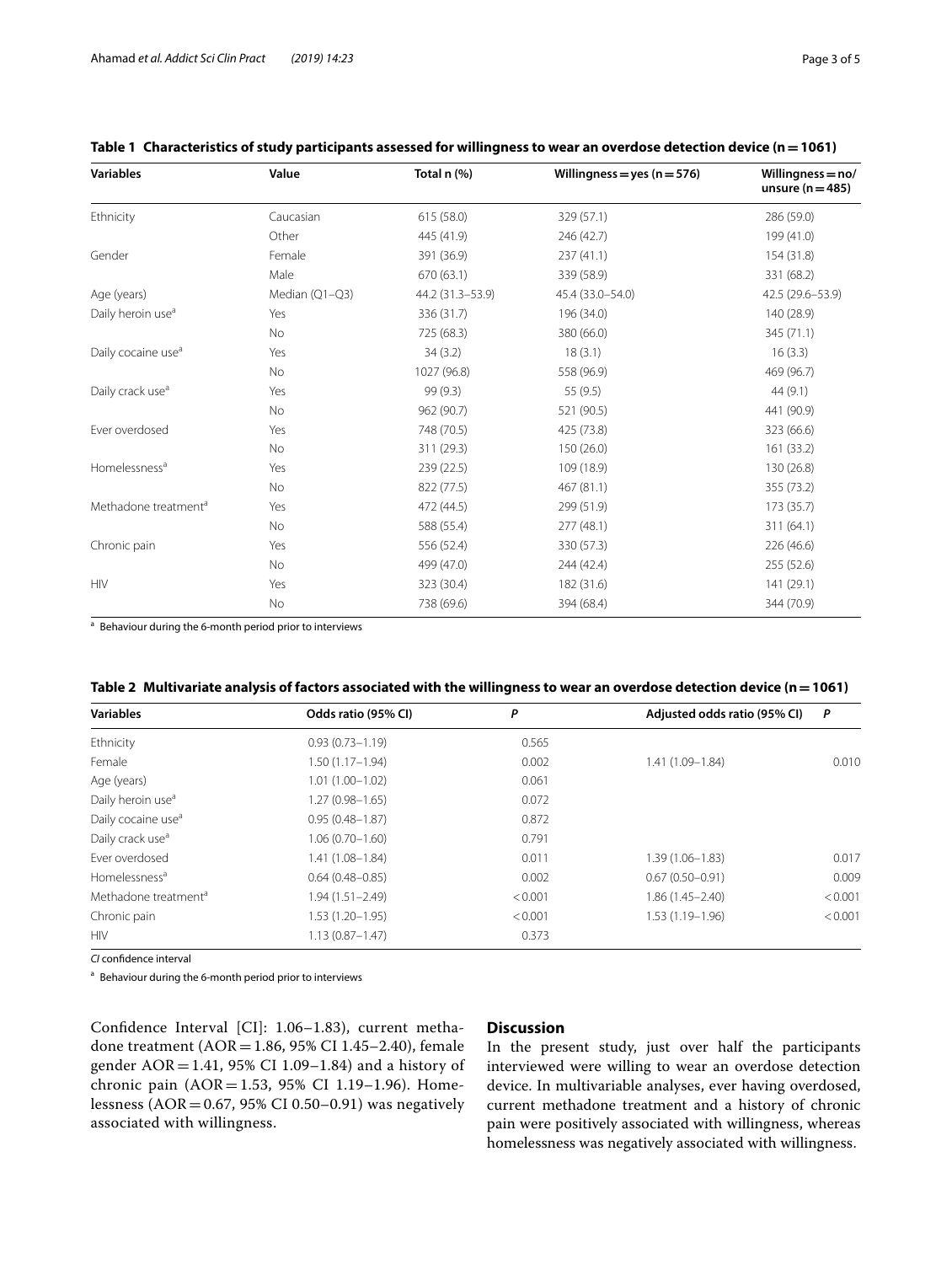We found that certain risk factors for overdose were associated with a willingness to wear a device. For instance, we have previously shown that non-fatal overdose is a risk factor for subsequent fatal overdose and it is interesting that a history of overdose was associated with willingness to wear a device [\[14](#page-4-13)]. Other well described risk factors for overdose, and a potential future areas to explore wearable technology, include recent release from prison, relapse after residential treatment, and not being on opioid agonist medication, like methadone [[15,](#page-4-14) [16\]](#page-4-15). Supervised consumption sites and take home naloxone are well described interventions shown to prevent overdose deaths [[17](#page-4-16)]; however, in recent years, in British Columbia, Canada unintentional overdose deaths have skyrocketed despite greater availability of these harm reductions interventions [[18\]](#page-4-17). There is little debate they have prevented many overdose deaths, however, deaths in BC occur mostly in those using drugs alone who are not accessing these services [[2,](#page-4-1) [3](#page-4-2)] and innovation is needed to prevent deaths in this population. Future research should seek to examine the population of individuals who indicated they were unwilling to wear a device. In some cases, this may be due to real or perceived low risk of overdose (e.g. currently abstinent). In other cases, it may be due to stigma and distrust refecting the unwillingness of persons who use drugs to have information broadcast to frst responders or others and when drug use remains criminalized.

Wearable technology has the potential to engage with people using drugs alone and potentially automatically call for help via cell phone technology or even automatically-administer naloxone to reverse overdoses. For example, a device being developed by Purdue University deploys a wristwatch-like device to measure respiratory rate and heart rate, surrogates for impending overdose [[4\]](#page-4-3). It is logical that a device like this could communicate with other technology such as a cell phone to notify emergency services of an overdose or a even a "naloxone pump" [[4\]](#page-4-3).

Several next steps in this area of public health are needed. First, efective devices must be identifed and validated that can reliably detect signs of opioid toxicity. As noted above, a recent study using basic cell phone technology was able to identify respiratory depression, apnea, and gross motor movements associated with acute opioid toxicity [[9\]](#page-4-8). Similarly, devices are being developed that may be able to not only detect overdoses, but also administer naloxone [[19\]](#page-4-18). However, it will be important to have technologies validated in safe laboratory settings and then well conducted real world research to identify potential benefts but also rigorously assess for potential harms in terms of potential unintended consequences such as a false sense of security when any future device will likely have imperfect ability to detect overdose.

This study has limitations. As cited previously, our study sample was generated through street-based recruitment methods, generalizing our fndings to other populations of injection drug users requires caution. However, it is noteworthy that the cohort demographics are similar to other local and international studies of injection drug users [[20](#page-4-19)[–23](#page-4-20)]. Secondly, as our outcome of interest was willingness to wear an overdose detection device, actual rates of willingness and successful integration of such devices will need to be trialed in real world settings. Further, our study may be subject to socially describe responding whereby participants said they would wear a device when in reality they would not. However, when efective devices become available, potentially using existing items (e.g. cell phones), rates of willingness may change. Finally, socially desirable responding can be concern in studies of marginalized populations [\[24](#page-4-21)]. Nevertheless, we have previously shown how feasibility questions, such as those used in the present study, can be highly valid and accurately predict subsequent health service utilization [\[25](#page-4-22), [26\]](#page-4-23).

## **Conclusion**

In conclusion, in the present study we found that over 50% of those surveyed would wear an overdose detection mobile device and that a range of factors associated with overdose in this setting, including past overdose, were positively associated with willingness. Since a substantial number of persons said they would not wear a device and some factors, such as homelessness may be a barrier, further research is needed to investigate explanations for unwillingness and to evaluate real world acceptability of a wearable overdose detection devices as this technology becomes available.

#### **Abbreviations**

ACCESS: AIDS Care Cohort to Evaluate Access to Survival Services; AIC: Akaike information criterion; AOR: adjusted odds ratio; ARYS: At-Risk Youth Study; CI: confdence interval; IQR: inter-quartile range; NIH: U.S. National Institutes of Health; THN: take home naloxone; VIDUS: Vancouver Injection Drug Users **Study** 

#### **Acknowledgements**

The authors thank the study participants for their contributions to the research, as well as current and past researchers and staff.

#### **Authors' contributions**

KA and EW conceived and designed the study. HD and KA collected and analyzed the data. KA wrote the frst draft of the manuscript. All authors contributed to revision of the manuscript. All authors read and approved the fnal manuscript.

#### **Funding**

The study is supported by research funds from the U.S. National Institutes of Health (NIH): VIDUS (R01DA011591) and ACCESS (R01DA021525). This research